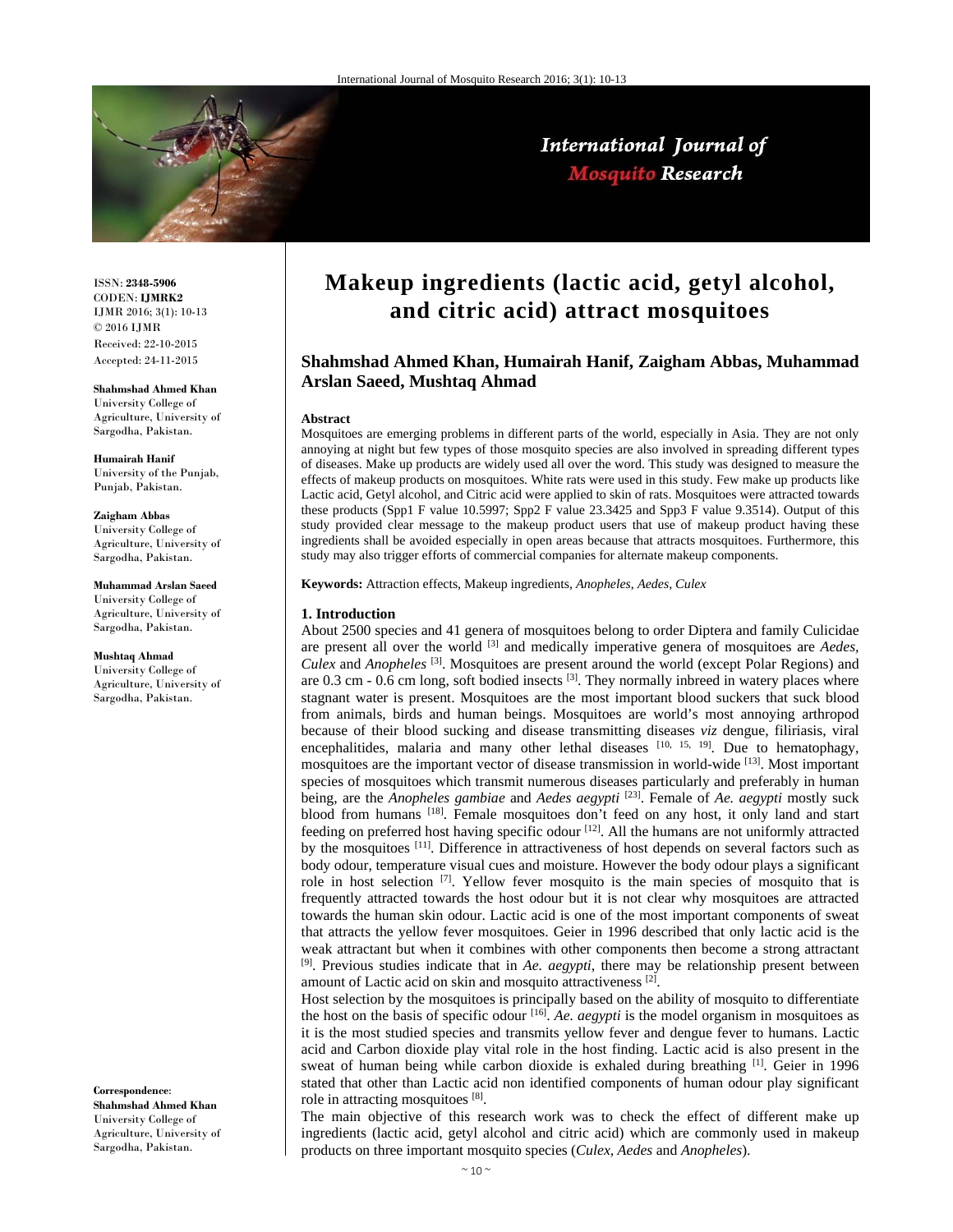#### **2. Materials and method**

The experiment was conducted at University College of Agriculture, University of Sargodha, from April to September 2015. For the rearing of mosquitoes a box with dimension of 2 by 2 feet made up of glass having net on both sides for ventilation. Other somewhat large box for rat rearing was placed with dimensions of three feet in length and one feet width. The rat rearing box was made up of steel wires. Mosquito species were collected at larval stages from different areas of the city. Collection of mosquito larvae was also done by placing larvae traps in different selected location and identification of the larvae of three important species was done by using keys  $[17, 20-21]$ . Collected larvae were placed in glass jars. The Jars were then shifted into a large glass box. Crushed fish feed was provided to the mosquitoes larvae as their diet. After 3-5 days adults emerged out from the pupae. White rats were used for the blood feeding of female mosquitoes. For feeding purpose white rats were placed in glass box having mosquitoes for about half hour after the starvation period of one day.

Seven treatments containing three makeup ingredients *viz.* lactic acid, getyl alcohol and citric acid and four combinations of these ingredients (lactic acid + citric acid, Lactic acid + getyl alcohol, Citric acid + getyl alcohol and Lactic acid + Citric acid + getyl alcohol) and one treatment used as control (water treated rats were used as control). Each treatment was replicated thrice. Twenty one boxes were used for this experiment. Replications were performed one by one as 2nd replication was started after completing the 1<sup>st</sup> replication and 3<sup>rd</sup> replication was done after 2<sup>nd</sup>. Twenty five female mosquitoes were placed in each box for all treatments. Firstly *Aedes aegypti* was placed and checked. Blood feeding was stopped before 24 hrs of the experiment. Makeup ingredients were applied on the tail rats. These rats were placed in the boxes. All the rats were treated with different makeup ingredients one by one; one control treatment was also placed simultaneously in the boxes to check the difference. Data was recorded after 5, 10, 15, 20, 25 and 30 minutes to check the attraction effects of makeup ingredients. After completion the experiment on *Aedes* spp the same experiment was repeated for next two mosquito species. After 30 mints rats were removed from the cages and placed them in the rat rearing box containg special diet for recovery. After 2 days of rest, *Anopheles gambiae* of mosquito was released in the cages in the same manner and the same number. Rats were also placed in the cages after treating with the same treatment of makeup ingredients mentioned above. Total numbers of *Anopheles gambae* mosquitoes were counted feeding on the rats. The same process was performed for *Culex quinquefasciatus*.

# **3. Result Discussion**

# **3.1. Effects of make products on** *Aedes aegypti.*

Collected data from each cage showed that *Aedes* mosquitoes were highly attracted towards the makeup ingredients. *Ae. aegypti* were highly attracted towards the ingredient combination Lactic acid + Citric acid + getyl alcohol (94.67±4.333). Second most attractive ingredient was the citric acid following by the Lactic acid + getyl alcohol  $(91\pm1)$ combination while the least attractive ingredient was the Lactic acid + Citric acid  $(88±6.50)$  as shown in fig. 1.

### **3.2. Effects of make products on** *Anopheles gambiae*

After releasing the *An.* mosquitoes and white rats in the cages, 1<sup>st</sup> data was recorded after 5mints and all the data was recorded with the 5 minutes interval till 30 minutes. Collected data showed that *Anopheles gambae* mosquito species was less attracted then *Ae. aegypti* towards the makeup products. Data shows that *An. gambae* was highly attracted towards the lactic acid and followed by the lactic acid + citric acid + getyl alcohol combination  $(80.33\pm9.87)$  as shown in fig. 2. So any makeup products having lactic acid or combination of getyl alcohol are highly attractive for the *Anopheles*.

### **3.3. Effects of make products on** *Culex quinquefasciatus.*

*Culex quinquefasciatus* showed least attraction towards the makeup ingredients fig. 3. It was attracted toward the getyl alcohol more than *Aedes*. As a *Culex* mosquitoes were least attracted towards the makeup products.

Medically important mosquito species shows positive results towards the ingredients. *Ae. aegypti* showed highly positive result against citric acid, Lactic acid + citric acid, Lactic acid + getyl alcohol and Lactic acid + Citric acid + getyl alcohol while it did not showed attraction towards the Lactic acid, Lactic acid act as repellent against *Ae. albopictus* [24]. In present study, three different makeup ingredients were tested against the three medically important mosquito species i.e. *Aedes*, *Anopheles* and *Culex*. Variability in data was recorded in all three species of the mosquitoes. *Aedes* mosquito showed more attraction as compared to rest of the species for four chemicals while *Anopheles* was somewhat less attracted towards the two chemical and the *Culex* was the least one in attraction towards the one chemical. In case of Citric acid, *Aedes* mosquito shows more attraction towards it while *Anopheles* was again less attracted towards the citric acid while *Culex* showed the least attraction behaviour. Combination of these three ingredients shows more attraction for the *Aedes* mosquito species it was the second most attractive for anopheles while *Culex* shows the least attraction towards the ingredients.

Chemical signals are very important for the host seeking mosquitoes. In human body the important gene for producing the body odours are Human Leukocytes antigen (HLA). Individuals carrying the Lactic acid and 2– methylbutanoic acid are highly attractive for mosquitoes [22]. Different chemicals are emitted by the human body which is attractive for female mosquitoes. Gr3 lack individuals of *Aedes* mosquitoes show no attraction towards the CO2, lactic acid and heat of the body [14]. Lactic acid sensitive receptors are present at the antennae of the female mosquitoes of *Ae. atropalpus* [4]. Females of *Culex pipiens* go to diapause conditions for about 30 days if antennae of female had not developed Lactic acid receptor but if developed it does not go to diapause [5]. Lactic acid and Orthophosporic showed insecticidal properties against laboratory larvae of the *Ae. aegypti [6]*. Lactic acid showed relative repellence affect against *Ae. albopictus*. Lactic acid applied on the skin of human and mouse shows very low attraction than the control [24].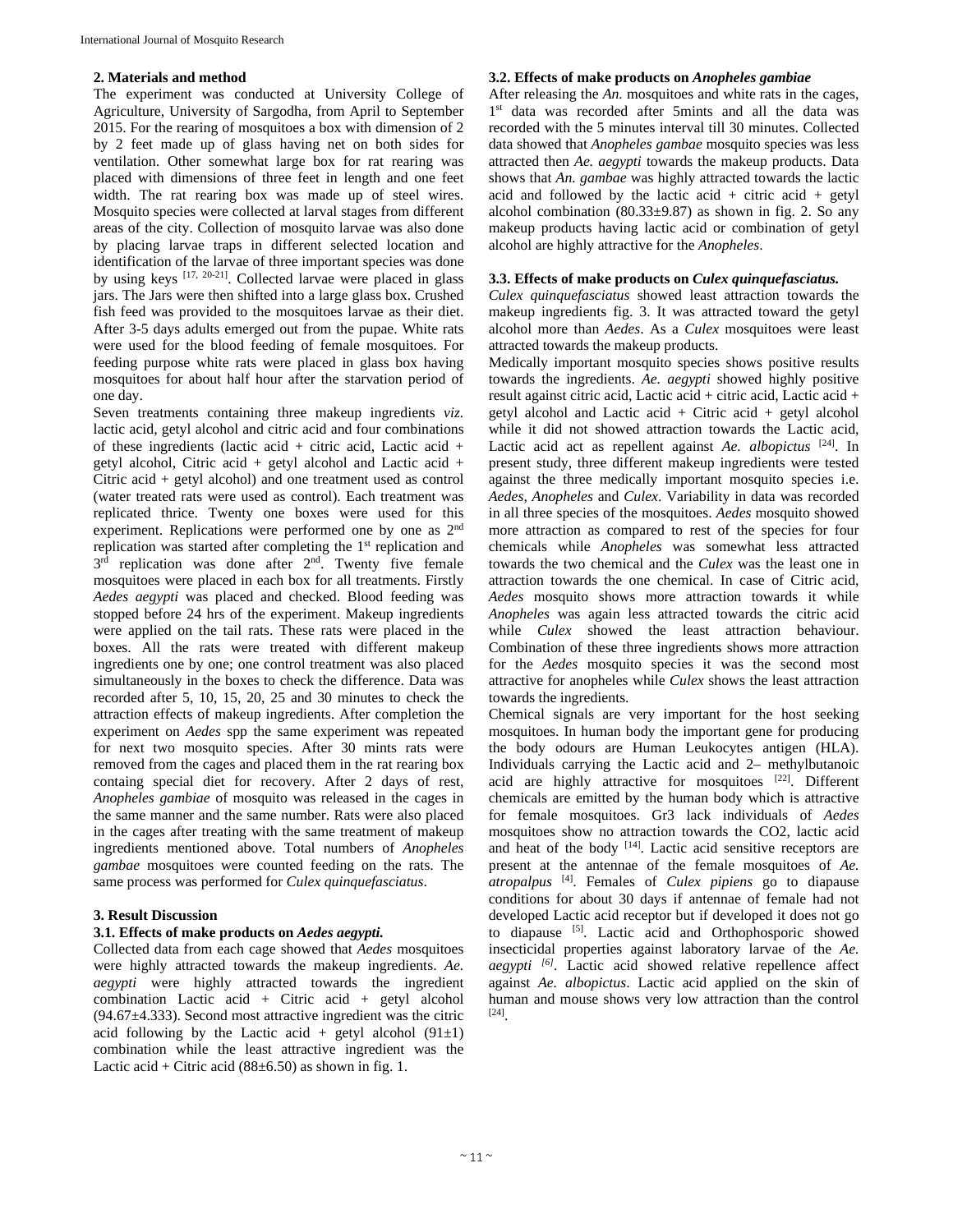



**Fig 1:** shows the attractant effect of makeup ingredients on *Aedes spp* 





**Fig 2:** shows the attractant effect of makeup ingredients on *Anopheles spp.*

**3.3.3.** *Culex quinquefasciatus* **attraction towards the treated victim** 



**Fig 3:** shows the attractant effect of makeup ingredient on *Culex spp.*